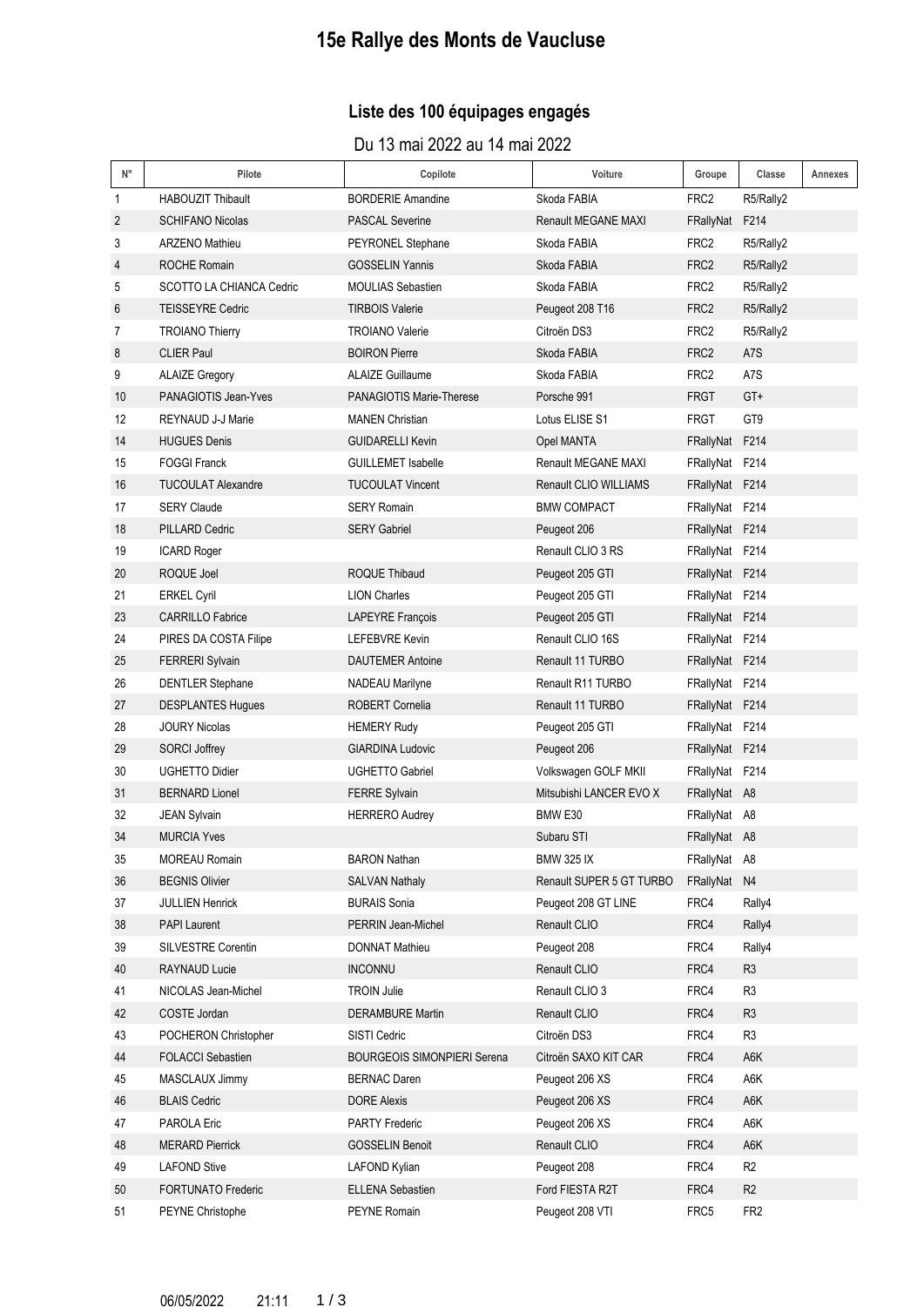# **15e Rallye des Monts de Vaucluse**

## **Liste des 100 équipages engagés**

Du 13 mai 2022 au 14 mai 2022

| $\mathsf{N}^\circ$ | Pilote                          | Copilote                    | Voiture                      | Groupe | Classe            | Annexes |
|--------------------|---------------------------------|-----------------------------|------------------------------|--------|-------------------|---------|
| 52                 | <b>GIRAUD Didier</b>            | PARRAUD Manon               | Citroën C <sub>2</sub>       | FRC4   | R <sub>2</sub>    |         |
| 53                 | <b>ROMERO Matthias</b>          | <b>ROMERO Pascal</b>        | Peugeot 208                  | FRC4   | R <sub>2</sub>    |         |
| 54                 | PEYRE Jean-Jacques              | <b>PEYRE Marion</b>         | Citroën C2 R2                | FRC4   | R <sub>2</sub>    |         |
| 55                 | <b>CHERIOT Cyril</b>            | <b>PONTAL Thomas</b>        | Citroën C <sub>2</sub>       | FRC4   | R <sub>2</sub>    |         |
| 56                 | <b>BONNET Frederic</b>          | <b>LAFONT Alexis</b>        | Citroën SAXO                 | FRC4   | F213              |         |
| 57                 | PAYAN Luc                       | <b>PAYAN Charlotte</b>      | Peugeot SAXO                 | FRC4   | F <sub>2</sub> 13 |         |
| 58                 | <b>BOYER Nicolas</b>            | <b>NAVARRO Marie-France</b> | Peugeot 205                  | FRC4   | F213              |         |
| 59                 | <b>TABUSSE Sylvain</b>          | <b>TABUSSE Manuela</b>      | Citroën SAXO VTS             | FRC4   | F213              |         |
| 60                 | FERREIRA Joao                   | <b>MICHELI Marina</b>       | Peugeot 206 XS               | FRC4   | F213              |         |
| 61                 | MOLINATTI Benjamin              | <b>TROMEL Frank</b>         | Volkswagen POLO              | FRC4   | F213              |         |
| 62                 | <b>TORRES Carlos</b>            | <b>DEVAUX Thierry</b>       | Citroën C2 GT                | FRC4   | F213              |         |
| 63                 | <b>BARTHELEMY Gilles</b>        | <b>JEAN Clement</b>         | Peugeot 205 GTI              | FRC4   | F213              |         |
| 64                 | <b>GANICHOT Nicolas</b>         | <b>TASTEVIN Marc</b>        | Peugeot 106 RALLYE           | FRC4   | F213              |         |
| 65                 | <b>BRUHAMMER Adrien</b>         | <b>BRUHAMMER Chloe</b>      | Peugeot 106                  | FRC4   | F213              |         |
| 66                 | DI IORIO Mario                  | DI IORIO Martine            | Peugeot 206XS                | FRC4   | F213              |         |
| 67                 | <b>MOCELLIN Fabrice</b>         | <b>BRUN Olivier</b>         | Peugeot 206 RC               | FRC4   | A7                |         |
| 68                 | <b>MANGEMATIN Jeremy</b>        | <b>ROGNON Guillaume</b>     | <b>Renault CLIO WILLIAMS</b> | FRC4   | A7                |         |
| 69                 | SILVESTRE Christophe            | <b>CHARDON Florian</b>      | Renault CLIO                 | FRC4   | A7                |         |
| 70                 | <b>BONAVENTURE Patrick</b>      | <b>FERRIER Jonathan</b>     | Renault CLIO                 | FRC4   | A7                |         |
| 71                 | <b>BASSO Melanie</b>            | POLLINA Vivien              | Renault CLIO                 | FRC4   | A7                |         |
| 72                 | <b>TOULON Stephane</b>          | <b>TROIANO Tony</b>         | Peugeot 306 S16              | FRC4   | A7                |         |
| 73                 | <b>TAFFIN Thomas</b>            | <b>GASTALDI Eric</b>        | Peugeot 206                  | FRC4   | A7                |         |
| 74                 | <b>BARTHALOIS Remi</b>          | <b>DELAIR Emeline</b>       | Renault CLIO RS              | FRC4   | N3                |         |
| 75                 | <b>TYMRAKIEWICZ Cedric</b>      | <b>VENDRELL Dylan</b>       | Renault Clio Ragnotti        | FRC4   | N <sub>3</sub>    |         |
| 76                 | <b>BAUER Christophe</b>         | DOURDOU Anne                | Renault CLIO RAGNOTTI        | FRC4   | N <sub>3</sub>    |         |
| 77                 | <b>GAILLARD Leo</b>             | <b>GAILLARD Serge</b>       | Peugeot 206 RC               | FRC4   | N <sub>3</sub>    |         |
| 78                 | <b>BERTRAND Romain</b>          | <b>MARTINEZ Cedric</b>      | Renault CLIO                 | FRC4   | N <sub>3</sub>    |         |
| 79                 | <b>COMBE Olivier</b>            | <b>GIDEL Morine</b>         | Ford FIESTA ST               | FRC4   | N3                |         |
| 80                 | <b>REXACH AMBROSIONI Sophie</b> | <b>SEGUIN Anthony</b>       | Peugeot 106                  | FRC4   | A <sub>6</sub>    |         |
| 81                 | <b>SANTINI Jerome</b>           | <b>SANTINI Clement</b>      | Citroën SAXO VTS             | FRC4   | A <sub>6</sub>    |         |
| 82                 | JACQUES Leo                     | SAORIN Sulyvan              | Peugeot 106                  | FRC4   | A <sub>6</sub>    |         |
| 83                 | ROUQUETTE Sylvain               | <b>MERCIER Marjorie</b>     | Renault CLIO                 | FRC5   | Rally5            |         |
| 84                 | <b>CHAIX Matthieu</b>           | <b>LEROUX Vincent</b>       | Citroën AX                   | FRC5   | F212              |         |
| 85                 | <b>VITELLARO Philippe</b>       | POLSINELLI Jeremy           | Peugeot 106                  | FRC5   | F212              |         |
| 86                 | ROSTAING Geoffray               | <b>INCONNUE</b>             | Peugeot 106 RALLYE           | FRC5   | A5                |         |
| 87                 | FARAUD Jeremy                   | <b>RAINERI Clement</b>      | Peugeot 106 S16              | FRC5   | N <sub>2</sub>    |         |
| 88                 | <b>TEXIER Tony</b>              | <b>CARABIN Morgane</b>      | Peugeot 106 S16              | FRC5   | N <sub>2</sub>    |         |
| 89                 | <b>CHARRIER Cyril</b>           | <b>BIAGETTI Loan</b>        | Citroën SAXO                 | FRC5   | N <sub>2</sub>    |         |
| 90                 | SOGNO Emilien                   | MEUCCI Jean-Claude          | Citroën SAXO VTS             | FRC5   | N <sub>2</sub>    |         |
| 91                 | ♥ GUIOL Valentine               | <b>GUIOL Carole</b>         | Peugeot 106 S16              | FRC5   | N <sub>2</sub>    |         |
| 92                 | PRADIER Christophe              | <b>CONSTANCE Nicolas</b>    | Peugeot 106                  | FRC5   | N2                |         |
| 93                 | <b>BOULET Philippe</b>          | <b>CAZARD Sylvie</b>        | Citroën SAXO VTS             | FRC5   | N2                |         |
| 94                 | <b>DUMONT Samuel</b>            | <b>DUMONT David</b>         | Peugeot 205 RALLYE           | FRC5   | N1                |         |
| 95                 | SOURDON Florian                 | <b>NIEL Lucas</b>           | Citroën AX GTI               | FRC5   | N <sub>1</sub>    |         |
| 96                 | PRADEILLES Christophe           | <b>BRES</b> Joffrey         | Citroën AX                   | FRC5   | N1                |         |
| 97                 | PERRIER Paul                    | PERRIER Chloe               | Peugeot 205 JUNIOR           | FRC5   | F211              |         |
| 98                 | <b>BERNARD Kevin</b>            | <b>ORSINI Anthony</b>       | Citroën SAXO VTS             | FRC5   | N2Série           |         |